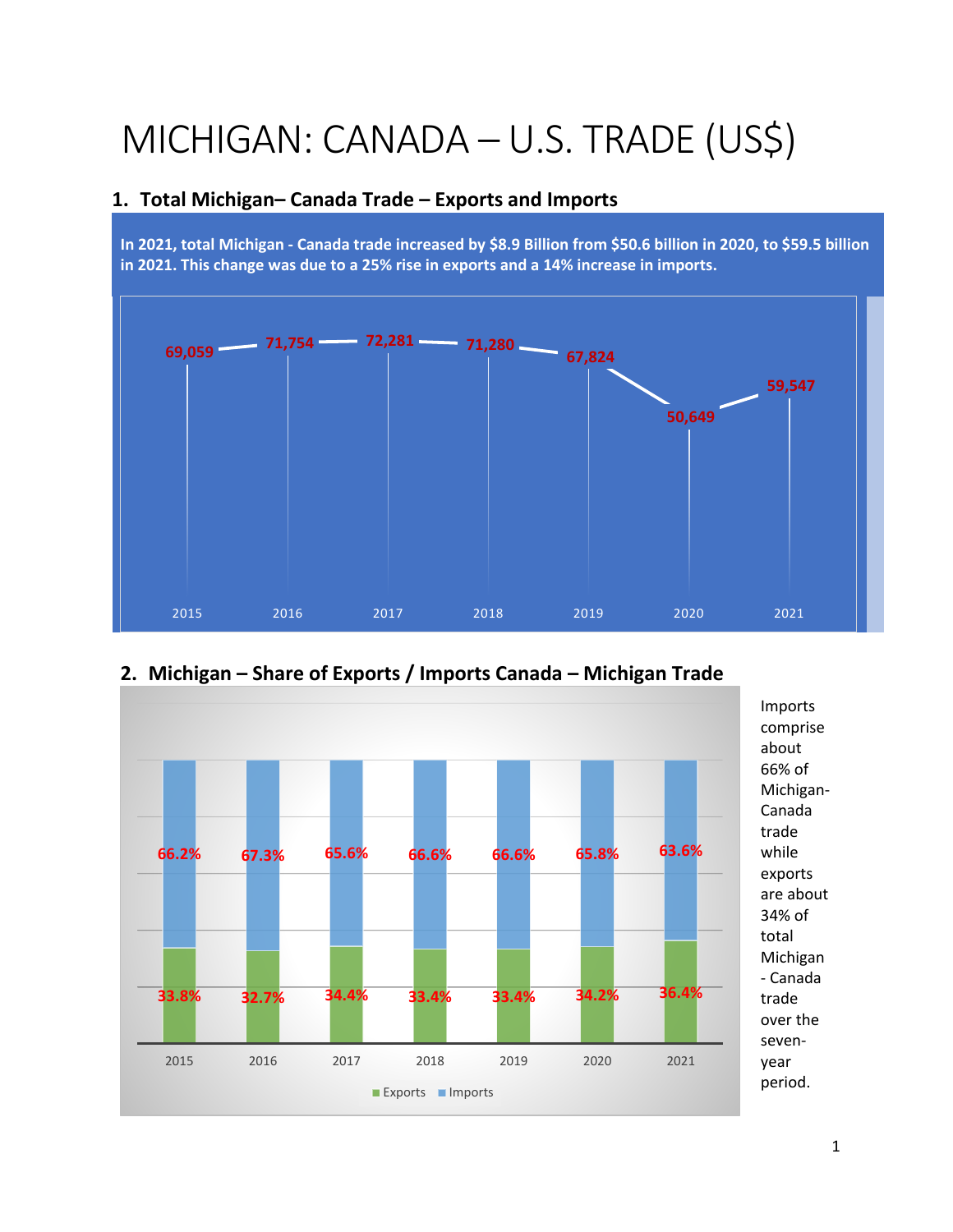

# **3. Major Commodities of Total Michigan – Canada Trade**



## **4. Major Commodities of Michigan – Canada Trade: Exports US\$M**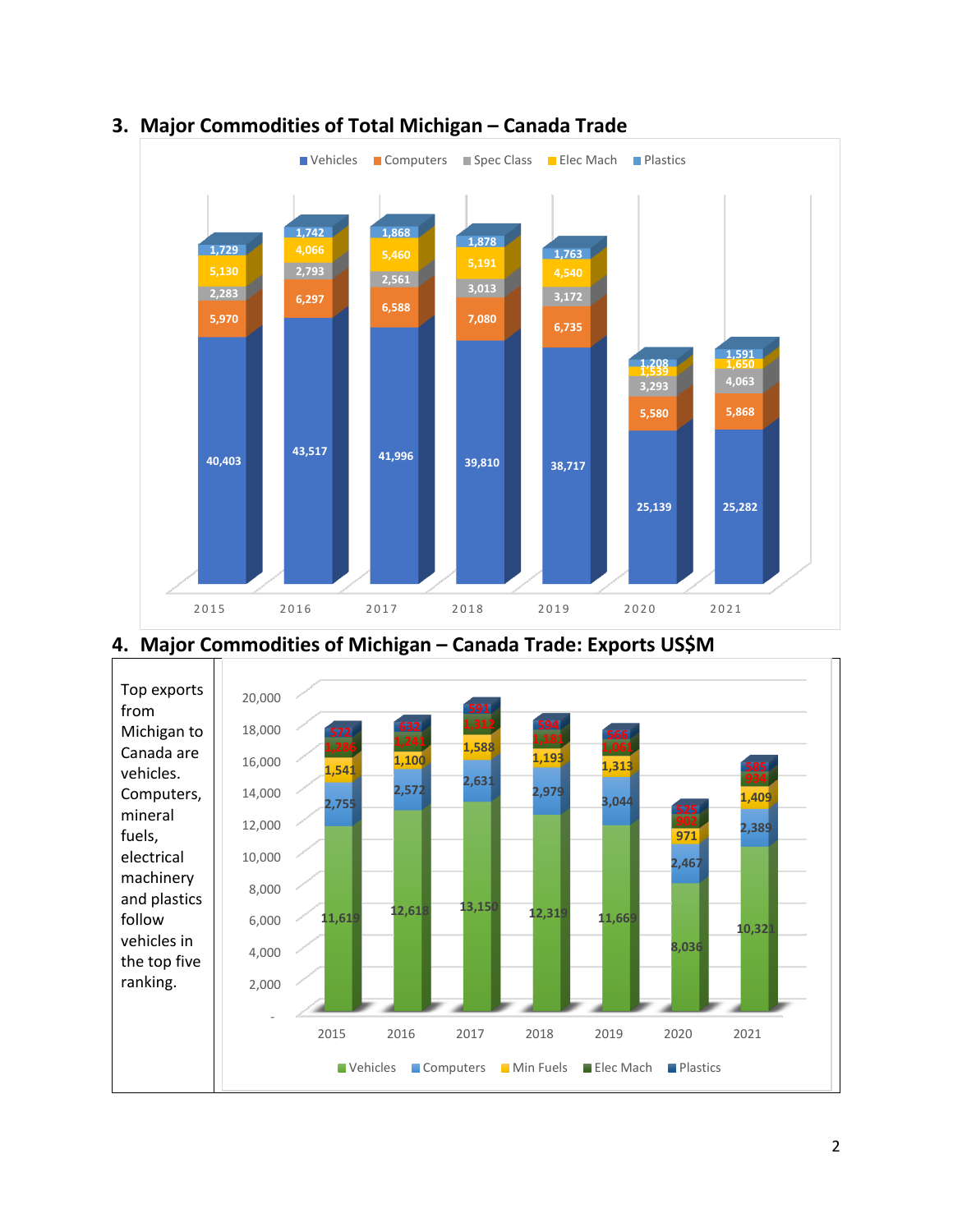

#### **5. Major Commodities of Michigan – Canada Trade: Imports US\$M**



**6. TOP TRADING PARTNERS: Michigan – Canadian Provinces US\$M**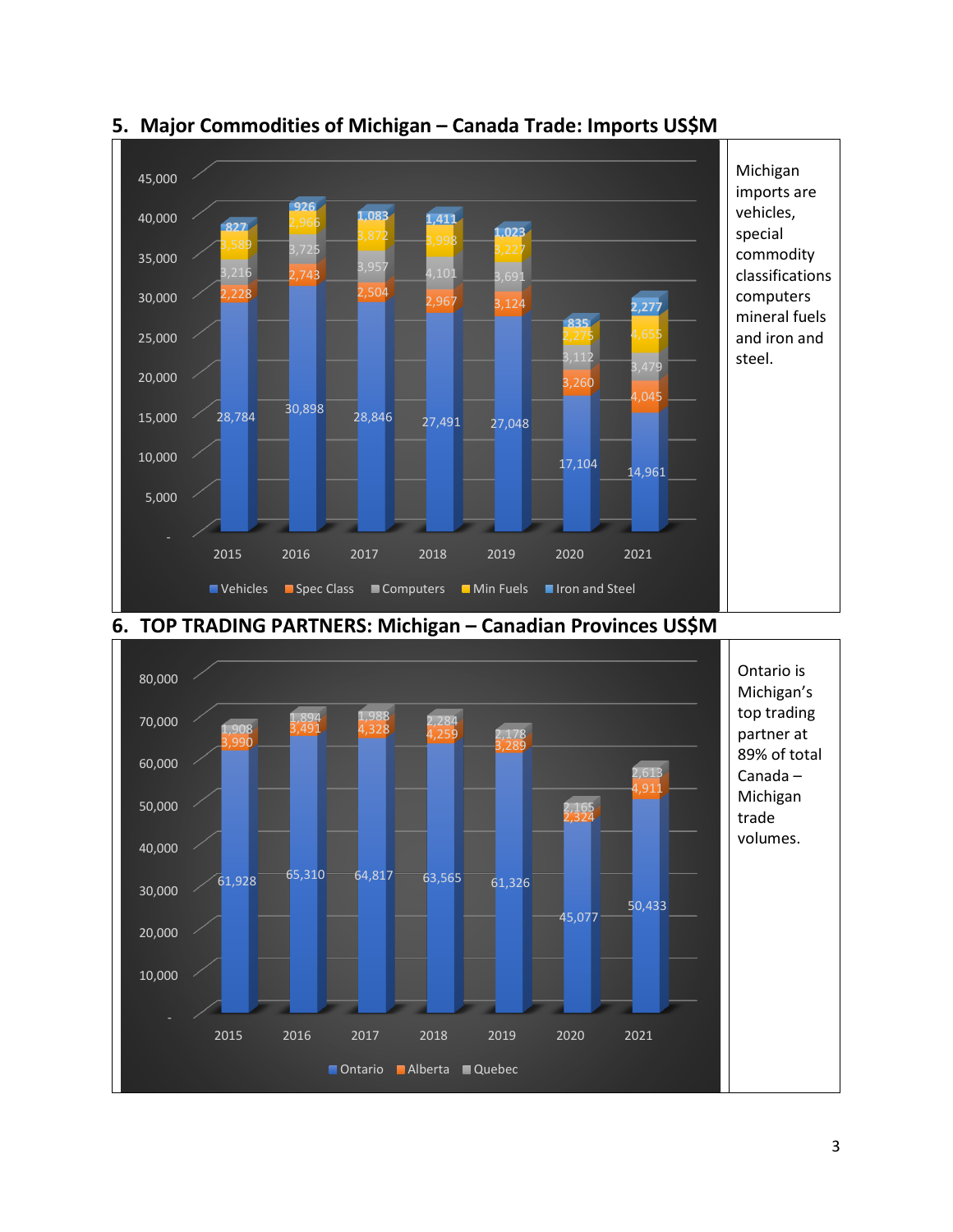

#### **7. TOP STATES TRADING WITH CANADA THROUGH MICHIGAN US\$M**



## **8. TOP MODES of Transportation: Canada - US TRADE THROUGH Michigan**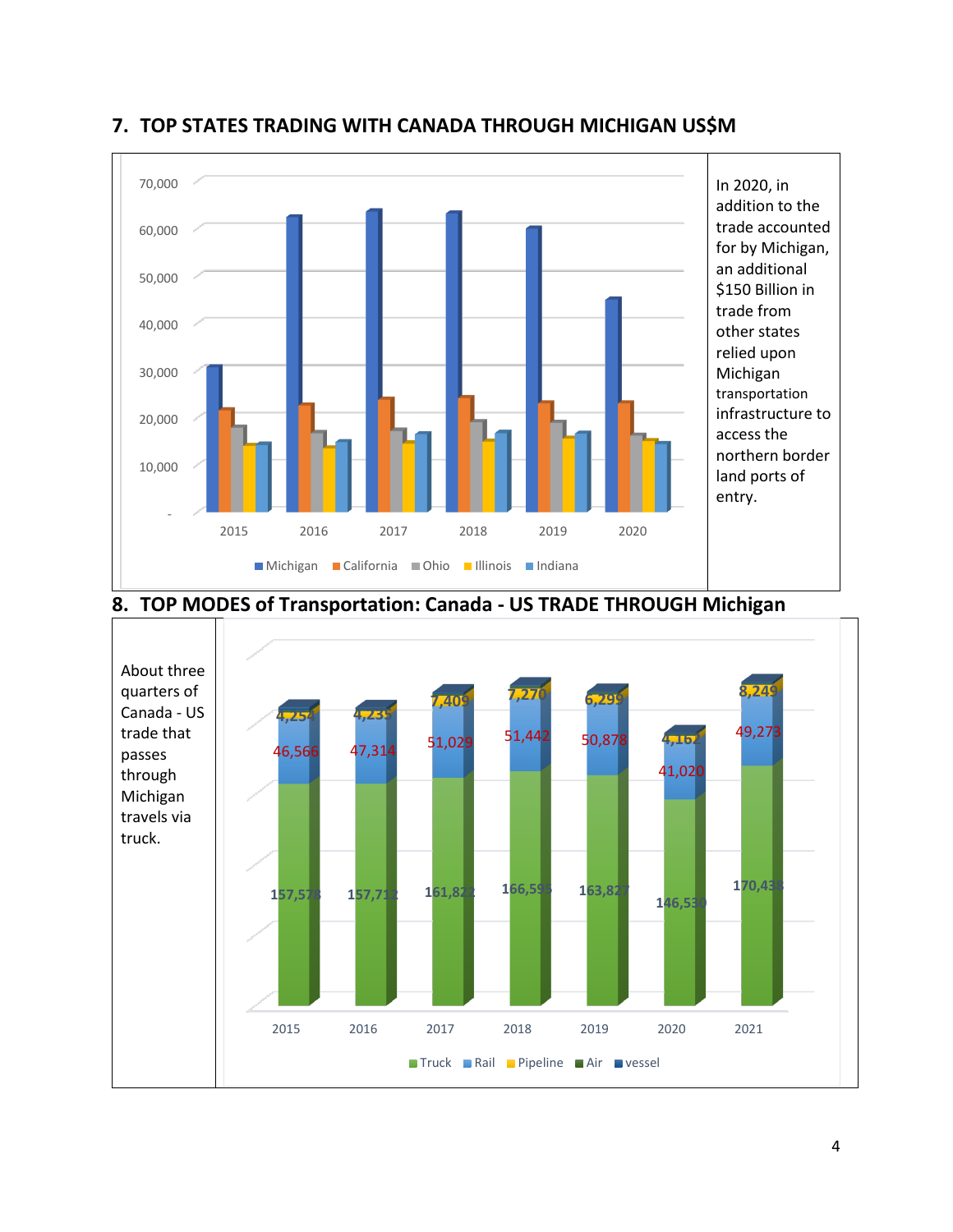

## **9. TOP Michigan Ports of Entry for Canada – US Trade**

| <b>MICHIGAN \$M US</b>                                             |         |         |         |         |         |         |         |  |  |
|--------------------------------------------------------------------|---------|---------|---------|---------|---------|---------|---------|--|--|
|                                                                    | 2015    | 2016    | 2017    | 2018    | 2019    | 2020    | 2021    |  |  |
| <b>Exports</b>                                                     | 23,356  | 23,484  | 24,839  | 23,794  | 22,653  | 17,341  | 21,696  |  |  |
| <b>Imports</b>                                                     | 45,703  | 48,271  | 47,442  | 47,485  | 45,171  | 33,308  | 37,850  |  |  |
| Total                                                              | 69,059  | 71,754  | 72,281  | 71,280  | 67,824  | 50,649  | 59,547  |  |  |
|                                                                    | 2015    | 2016    | 2017    | 2018    | 2019    | 2020    | 2021    |  |  |
| <b>Exports</b>                                                     | 33.8%   | 32.7%   | 34.4%   | 33.4%   | 33.4%   | 34.2%   | 36.4%   |  |  |
| <b>Imports</b>                                                     | 66.2%   | 67.3%   | 65.6%   | 66.6%   | 66.6%   | 65.8%   | 63.6%   |  |  |
| Total Canada - U.S. Trade Traffic passing through Michigan by Mode |         |         |         |         |         |         |         |  |  |
|                                                                    | 2015    | 2016    | 2017    | 2018    | 2019    | 2020    | 2021    |  |  |
| <b>Truck</b>                                                       | 157,578 | 157,712 | 161,822 | 166,595 | 163,827 | 146,530 | 170,438 |  |  |
| Rail                                                               | 46,566  | 47,314  | 51,029  | 51,442  | 50,878  | 41,020  | 49,273  |  |  |
| <b>Pipeline</b>                                                    | 4,254   | 4,235   | 7,409   | 7,270   | 6,299   | 4,162   | 8,249   |  |  |
| Air                                                                | 1,429   | 1,132   | 1,259   | 1,532   | 1,417   | 1,154   | 1,019   |  |  |
| vessel                                                             | 2,199   | 1,395   | 1,162   | 934     | 818     | 948     | 1,095   |  |  |
| Total                                                              | 212,026 | 211,788 | 222,681 | 227,773 | 223,239 | 193,814 | 230,074 |  |  |